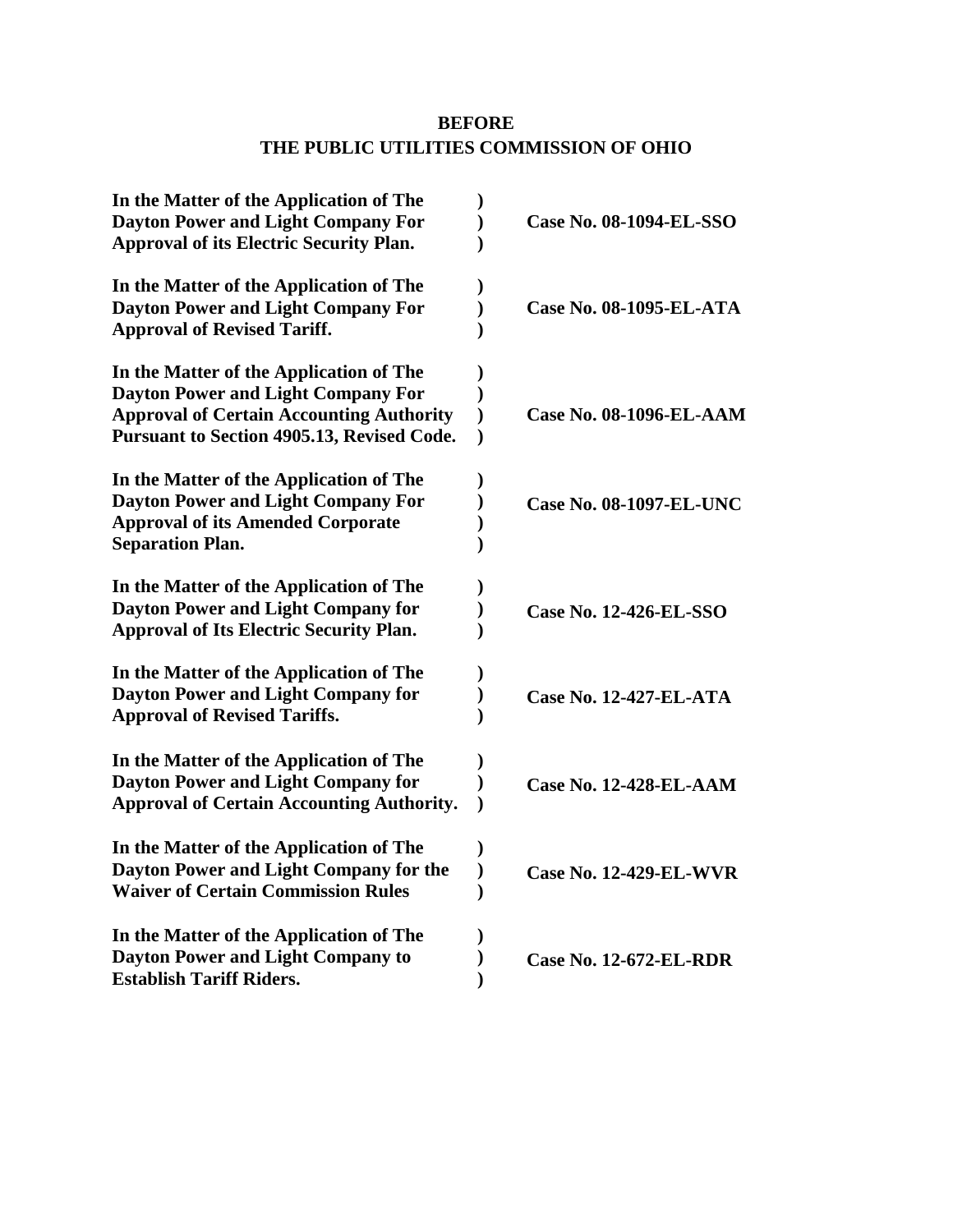## **THE RETAIL ENERGY SUPPLY ASSOCIATION'S MEMORANDUM CONTRA THE DAYTON POWER AND LIGHT COMPANY'S MOTION TO WITHDRAW ITS APPLICATION AND TWO MOTIONS TO IMPLEMENT PREVIOUSLY AUTHORIZED RATES**

August 11, 2016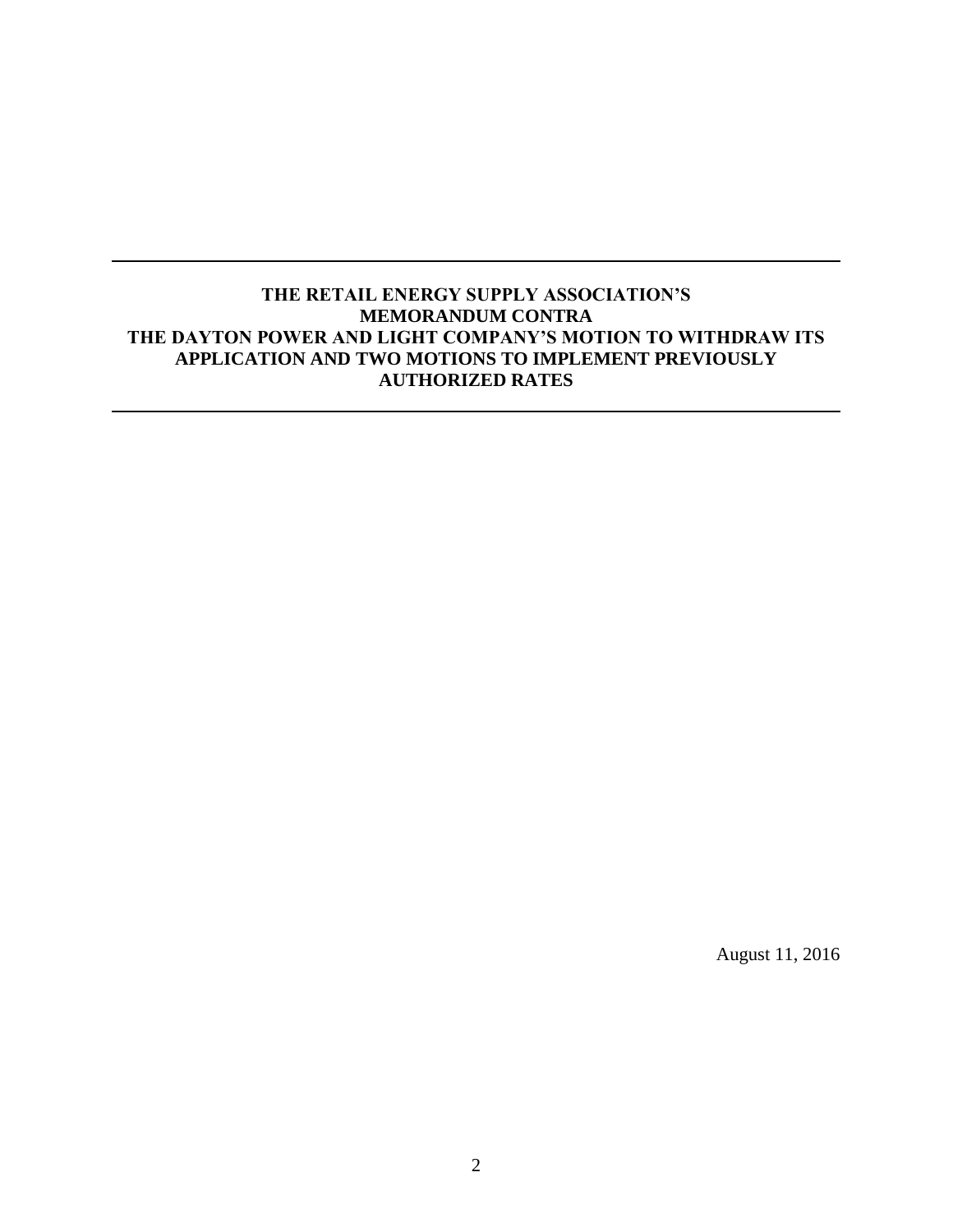### **I. INTRODUCTION**

 $\overline{a}$ 

Pursuant to Rule 4901-1-12(B)(1), Ohio Administrative Code, the Retail Energy Supply Association ("RESA")<sup>1</sup> hereby files this Memorandum Contra to the two July 27, 2016 motions filed by The Dayton Power and Light Company ("DP&L") in Case Nos. 12-426-EL-SSO et al., as well as its July 27, 2016 motion filed in Case Nos.  $08-1094$ -EL-SSO et al.<sup>2</sup> Through its three motions in the matters at bar, DP&L seeks to withdraw its second electric security plan ("ESP II") over two and one-half years into its term and to implement rates from its first electric security plan ("ESP I").

DP&L's primary authority for seeking to withdraw its ESP II is R.C. 4928.143(C)(2)(a), which allows a utility to withdraw an electric security plan ("ESP") if the Commission modifies the ESP application. DP&L's interpretation of the statute, however, means that utilities would have an unfettered ability to withdraw an ESP any time during the ESP term if the Commission had previously modified the ESP application. There would be, under DP&L's interpretation of the statute, no finality or certainty to any ESP and to the competitive retail marketplace.

A more reasonable interpretation of R.C.  $4928.143(C)(2)(a)$  is to limit a utility's unilateral withdrawal of an ESP application to a reasonable time after a Commission modification of the application. The utility would then be able to (i) choose to accept the Commission's modifications and proceed under the ESP (which is what DP&L did) or (ii) timely

<sup>&</sup>lt;sup>1</sup> The comments expressed in this filing represent the position of RESA as an organization but may not represent the views of any particular member of the Association. Founded in 1990, RESA is a broad and diverse group of more than twenty retail energy suppliers dedicated to promoting efficient, sustainable and customer-oriented competitive retail energy markets. RESA members operate throughout the United States delivering value-added electricity and natural gas service at retail to residential, commercial and industrial energy customers. More information on RESA can be found at [www.resausa.org.](http://www.resausa.org/)

<sup>2</sup> *In the Matter of the Application of The Dayton Power and Light Company for Approval of Its Electric Security Plan*, Case Nos. 08-1092-EL-SSO et al., Opinion and Order (June 24, 2009). RESA has contemporaneously with this Memorandum Contra filed a motion for leave to intervene in the DP&L ESP I proceeding.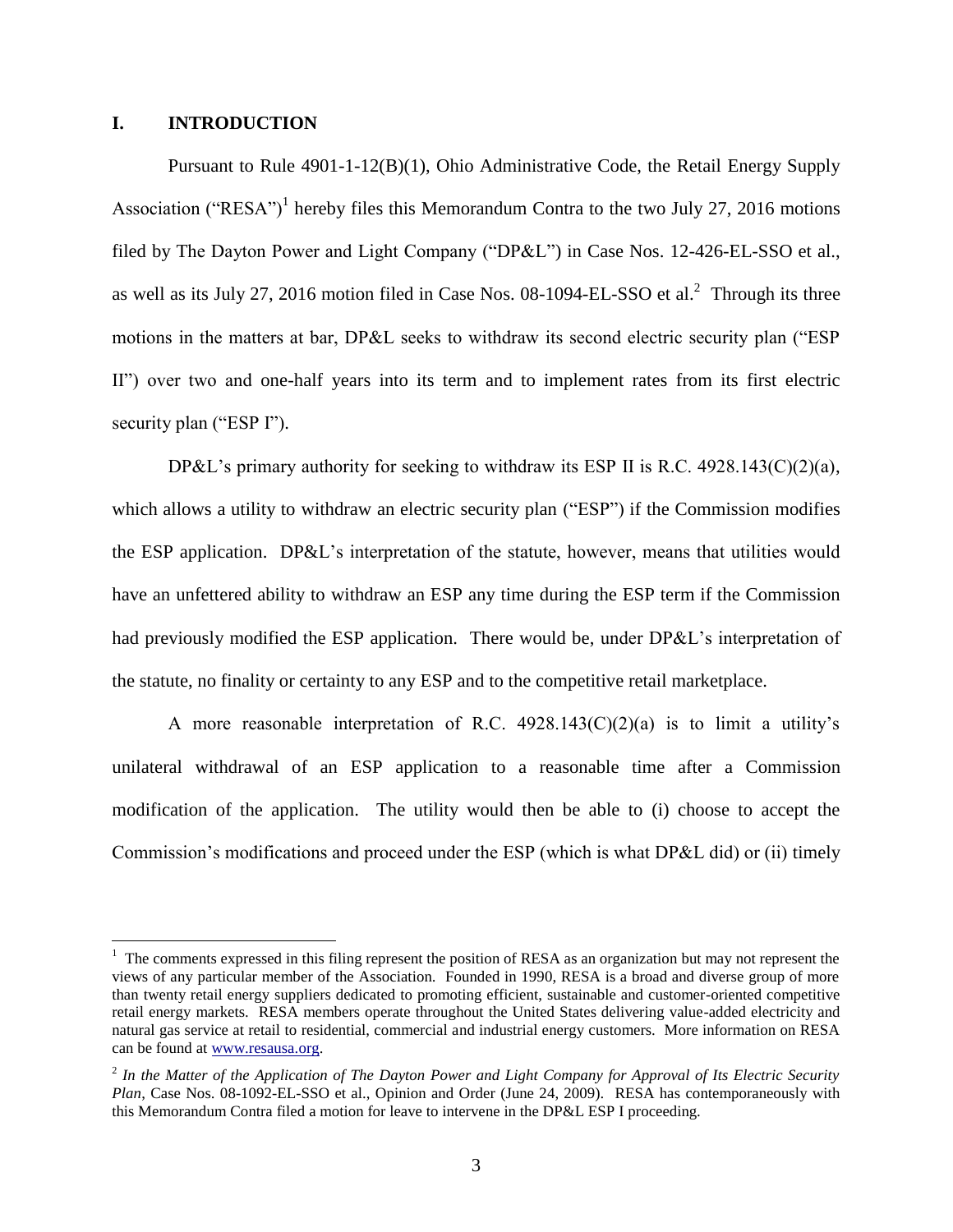withdraw its application and seek a new standard service offer (whether in the form of a marketrate offer under R.C. 4928.142 or a new ESP application under R.C. 4928.143).

The Commission should also reject DP&L's motion to implement pre-2013 rates. DP&L's argument that the Commission is required to return to pre-2013 rates is not based on a proper interpretation of the statutes upon which DP&L cites and relies.

The Commission's interpretation of R.C.  $4928.143(C)(2)(a)$  and rulings on DP&L's three motions are important. Those rulings will not only apply to these DP&L proceedings, but also would extend to all other ESP proceedings, including those plans currently in effect in other utility service territories. A reasonable interpretation of the statute ensures that utilities, competitive suppliers and customers have stability and predictability rather than the unpredictability, confusion, and undue prejudice that would result if a utility is permitted to withdraw an ESP years into its term simply because there was an earlier Commission modification when initially approving that plan. Thus, the Commission should deny DP&L's motions.

#### **II. BACKGROUND**

DP&L sought approval of an application to establish its ESP II pursuant to R.C. 4928.143. Through a series of entries, the Commission approved the ESP II, subject to certain Commission modifications, for a term of January 1, 2014, to May 31, 2017. The entries were: (1) Opinion and Order dated September 4, 2013; (2) Entry Nunc Pro Tunc dated September 6, 2013; (3) Second Entry on Rehearing dated March 19, 2014; and (4) Fourth Entry on Rehearing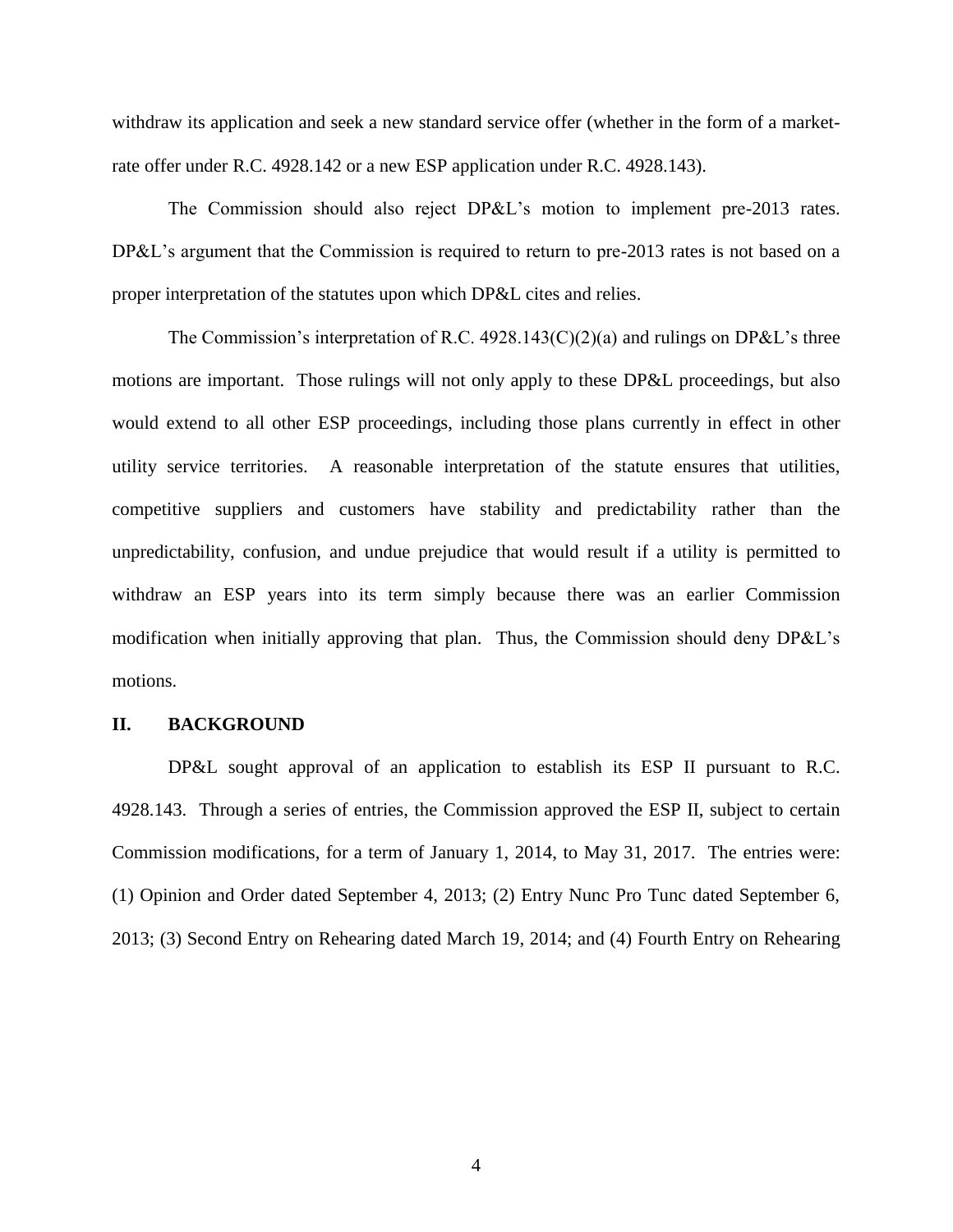dated June 4, 2014 (collectively the "ESP II Decision"). The ESP II Decision was subsequently appealed to the Supreme Court of Ohio.<sup>3</sup>

Pursuant to Commission order, DP&L filed final tariffs implementing the ESP II on December 30, 2013 (the "Current Rates"). On February 22, 2016, DP&L filed its application to establish its third electric security plan ("ESP III") for a term of January 1, 2017 to December 31,  $2026<sup>4</sup>$ 

On June 20, 2016, the Supreme Court of Ohio reversed the Commission's ESP II Decision on authority of *In re Application of Columbus S. Power Co.*, 2016-Ohio-1608 (the "June 20, 2016 Supreme Court Decision").<sup>5</sup> Following that ruling, on July 27, 2016, DP&L filed the three motions in these proceedings.

By its first motion, DP&L moves to withdraw its Application in ESP II pursuant to R.C.  $4928.143(C)(2)(a)$ . By its second motion, DP&L moves to implement the rates that were in effect before the ESP II Decision (the "2013 Rates"). DP&L filed the third motion (a duplicate of the second motion) in its ESP I case.

#### **III. ARGUMENT**

 $\overline{a}$ 

### **A. DP&L's Motion to Withdraw its ESP II Over Two and a Half Years After its Tariffs Took Effect Should be Denied.**

The Commission ruled on DP&L's ESP II application in September 2013 and approved DP&L's proposed tariff sheets in December 2013. After that filing, DP&L filed its final compliance tariffs and implemented those tariff sheets effective as of January 1, 2014. While

<sup>3</sup> *See In Re Dayton Power & Light Co.,* Case No. 2014-1505, Notice of Appeal of Industrial Energy Users-Ohio (Aug. 29, 2014), Notice of Cross-appeal of The Dayton Power and Light Company (Sept. 19, 2014) and Second Notice of Appeal of The Office of the Ohio Consumer's Counsel (Sept. 22, 2014).

<sup>4</sup> *In the Matter of the Application of The Dayton Power and Light Company for Approval of its Electric Security Plan,* Case NO. 16-0395-EL-SSO, *et al.*, Application (Feb. 22, 2016).

<sup>5</sup> *In re Dayton Power & Light Co.,* 2016-Ohio-3490.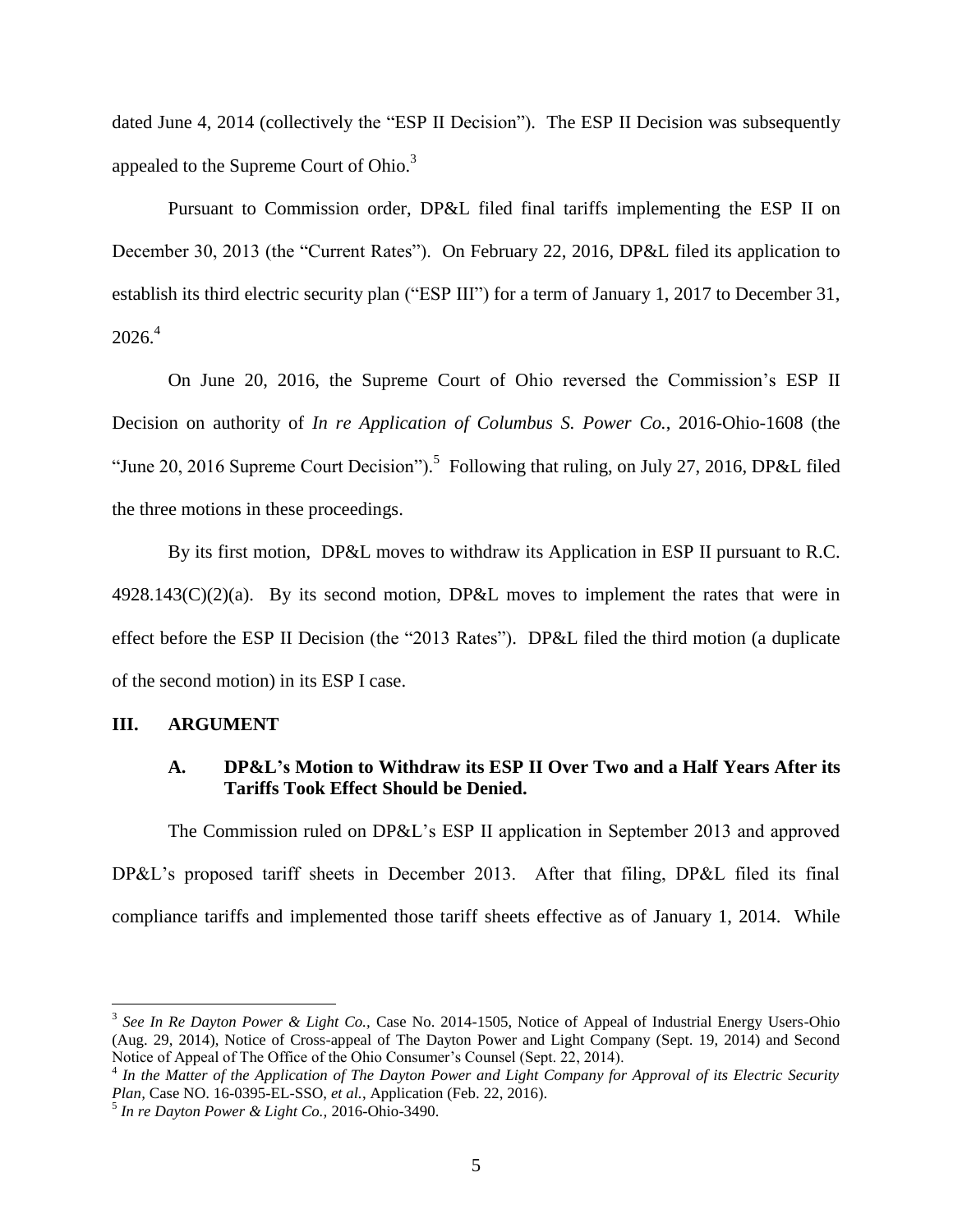DP&L raised issues on rehearing that were ruled upon by the Commission, DP&L accepted the Commission's decision on its ESP II application as evidenced by its tariff filings.

As of today, the ESP II has been in effect for over two and a half years. DP&L now seeks, for the first time, to withdraw its application in ESP II and revert back to the 2013 Rates. For the reasons set forth below, the Commission should reject establishing a precedent that a utility can proceed for years under an ESP that the Commission approved, but modified, only to unilaterally withdraw from the ESP at a time of its choosing and revert to its prior rates.

R.C. 4928.143(C)(2)(a) provides:

If the commission modifies and approves an application under division  $(C)(1)$  of this section, the electric distribution utility may withdraw the application, thereby terminating it, and may file a new standard service offer under this section or a standard service offer under section 4928.142 of the Revised Code.

Where the words of a statute are ambiguous, the Commission must construe a statute in a manner that reflects the intent of the General Assembly.<sup>6</sup> Further, the Commission must presume that "just and reasonable results [were] intended by the General Assembly."<sup>7</sup> *See also In the Matter of the Application of The Cincinnati Gas & Electric Company for an Increase in its Electric Rates for its Entire Service Area*, Case Nos. 80-260-EL-AIR, et al., Opinion and Order (Mar. 18, 1981) at \*84-85 ("[W]hile the principle of construction cited by the Applicant may be valid, the result produced by its application in this setting is so unreasonable that it cannot logically be invoked.").

With those statutory principles in mind, R.C.  $4928.143(C)(2)(a)$  is silent on the question of *when* a utility can withdraw its application for an ESP. Under one interpretation, the statute gives the utility an *unlimited* amount of time to file a unilateral withdrawal following the

<sup>6</sup> *Clark v. Scarpelli*, 91 Ohio St. 3d 271, 275 (2001).

<sup>7</sup> *State ex rel. Brecksville Educ. Ass'n, OEA/NEA v. State Emp. Relations Bd*., 74 Ohio St.3d 665, 671 (1996).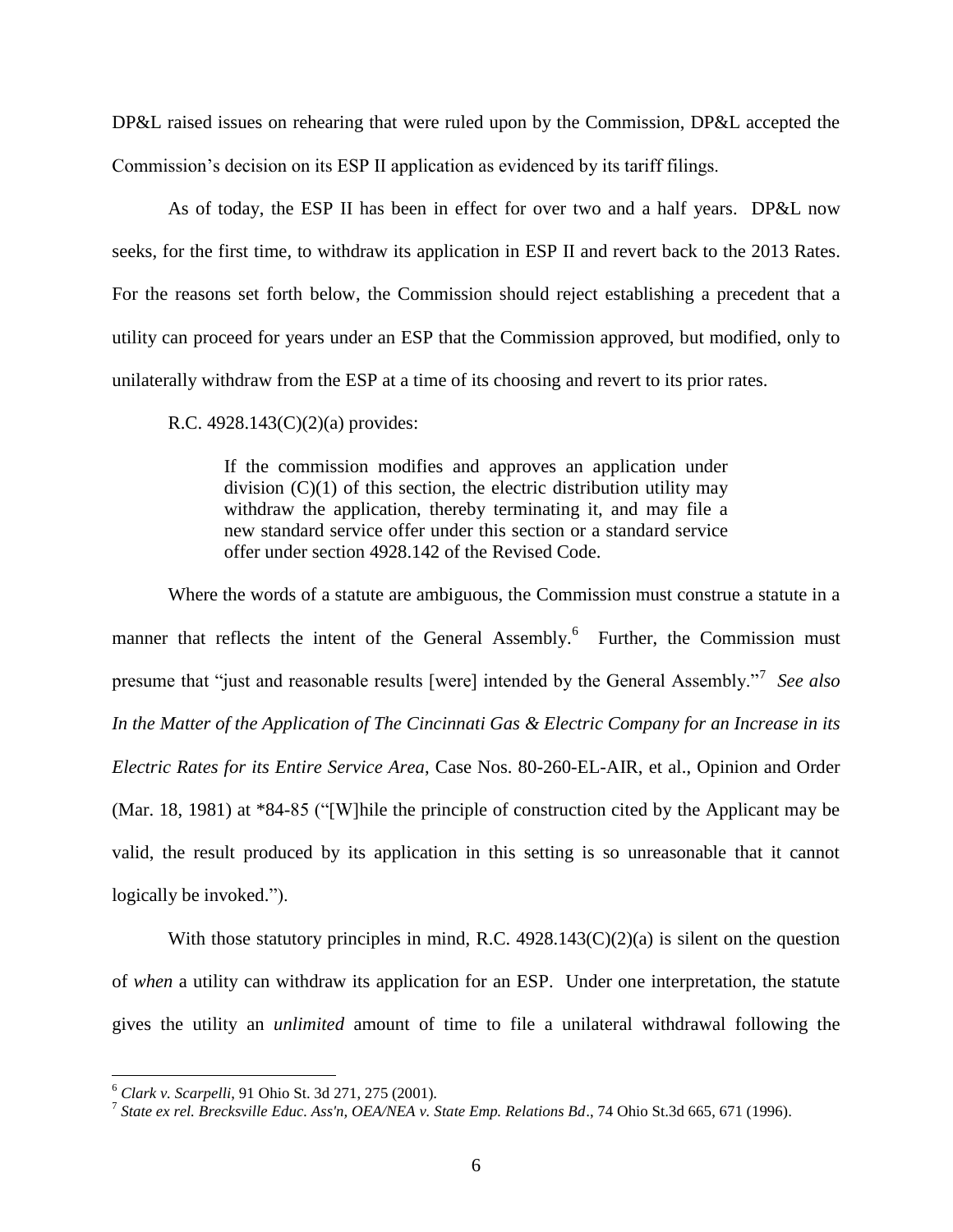Commission's approval and modification of its ESP application. As discussed below, that interpretation is unreasonable. The second and more reasonable interpretation is that a utility can withdraw an ESP only within a *reasonable* amount of time from the Commission's decision modifying and approving an ESP application. In that circumstance, the utility can either (i) choose to accept the Commission's modifications and proceed under the ESP or (ii) timely withdraw its application and seek a new standard service offer (whether in the form of a marketrate offer under R.C. 4928.142 or a new ESP application under R.C. 4928.143).

The purpose of R.C.  $4928.143(C)(2)(a)$  supports the more reasonable interpretation of the statute. The Supreme Court of Ohio has stated that the purpose of R.C.  $4928.143(C)(2)(a)$  is "to allow a utility to withdraw its proposed ESP if it dislikes the commission's modifications."<sup>8</sup> In other words, Section 4928.143(C)(2)(a) permits the utility the opportunity to *react* to a Commission's modification of its ESP application, and then either (i) proceed under the ESP, accepting the modification(s), or (ii) withdraw its application and seek a new standard service offer. But to construe R.C.  $4928.143(C)(2)(a)$  as DP&L suggests would allow a utility the unilateral, unfettered right accept an ESP for years on end, only to withdraw its ESP application when the utility finds it opportune to do so and revert to its prior rates. That outcome is patently unreasonable and unduly prejudicial to the rights of other parties.

For example, it would be prejudicial for a utility to withdraw an ESP that has customer benefits back-loaded during the term of the ESP. An ESP could be structured to provide the utility certain pecuniary or other benefits during the beginning years of the ESP's term, while requiring the utility to pay certain costs or bear other responsibilities that benefit ratepayers during the later years of the term.<sup>9</sup>

<sup>8</sup> *In re Application of Ohio Power Co.*, 2015-Ohio-2056, ¶ 30.

<sup>&</sup>lt;sup>9</sup> Indeed, the Commission is currently considering such an ESP in another proceeding.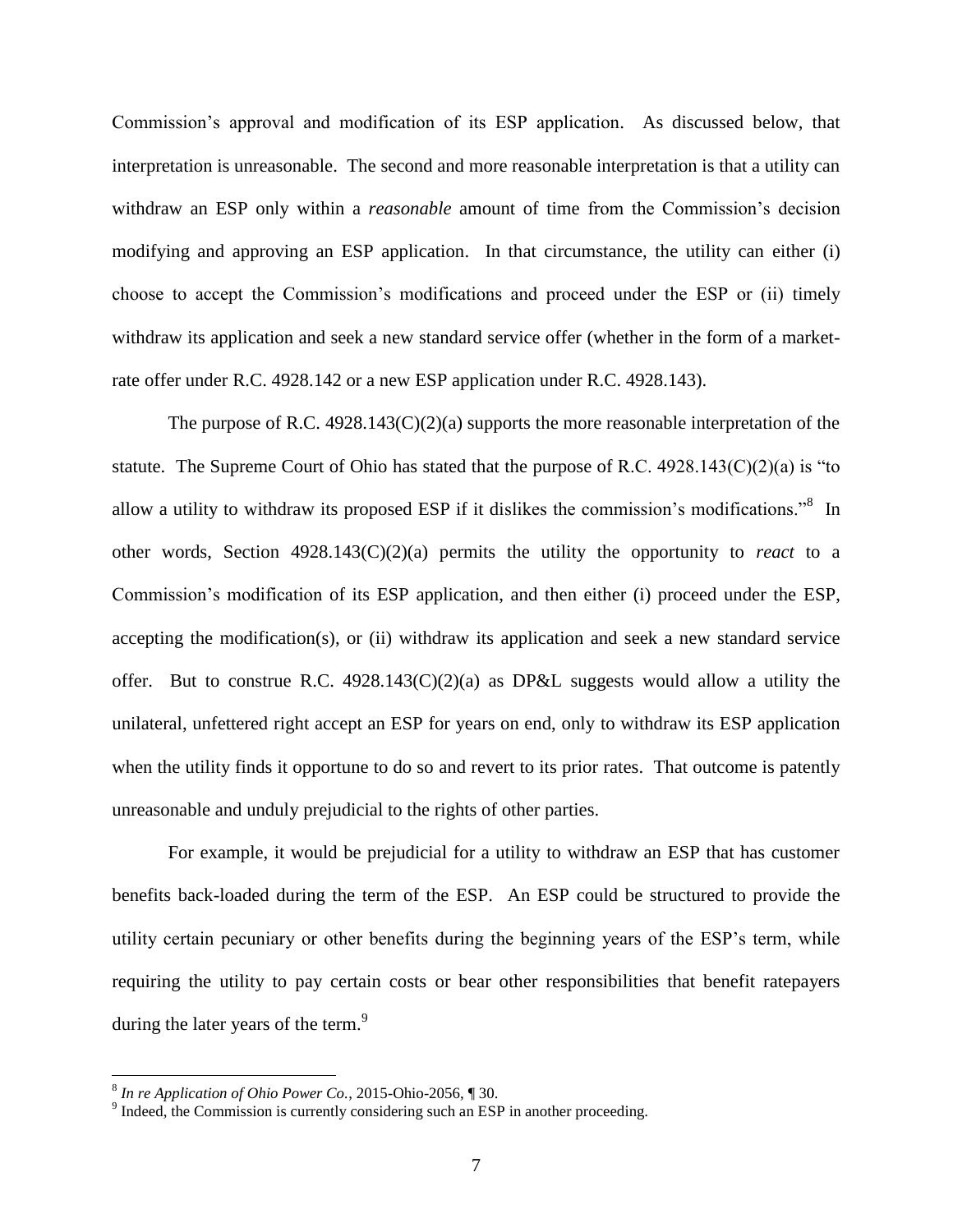To adopt the interpretation advanced by DP&L would permit the utility to accept the benefits of an ESP approved and modified by the Commission (which benefits could come at the front-end of the ESP's term) but avoid any of its costs or other responsibilities (which could come at the back end) by simply filing a late-term withdrawal on the grounds that the Commission made certain modifications when it *first* approved the ESP. Adopting such a precedent would give license to utilities to rely on R.C.  $4928.143(C)(2)(a)$  to their exclusive benefit and avoid commitments that arise later in an ESP and potentially undermining the overall benefits of an ESP.

Just as important, allowing utilities unlimited time to withdraw an ESP under R.C.  $4928.143(C)(2)(a)$  would be highly prejudicial to competitive suppliers and customers. As a general matter, competitive suppliers enter into contracts with their customers and make other significant business calculations based on their reasonable reliance that the rates approved under an ESP will continue for the duration of the ESP's term. Permitting the utility to unilaterally withdraw its ESP years after its approval and modification, and thereby revert the utility's rates to their pre-ESP levels, would prejudice the ability of competitive suppliers to continue operating under such contracts and would create confusion with customers.

Outcomes like that could not have been within the reasonable contemplation of the General Assembly when enacting R.C.  $4928.143(C)(2)(a)$ . If the purpose of R.C.  $4928.143(C)(2)(a)$  is to permit the utility to back out of an ESP if it "dislikes" the Commission's modifications, then the Commission can give full effect to the statute, while avoiding the harms outlined above, by interpreting R.C. 4928.143 $(C)(a)(2)$  to give the utility a reasonable amount of time to either accept the Commission's modifications and proceed under the ESP or withdraw its application and seek a new standard service offer.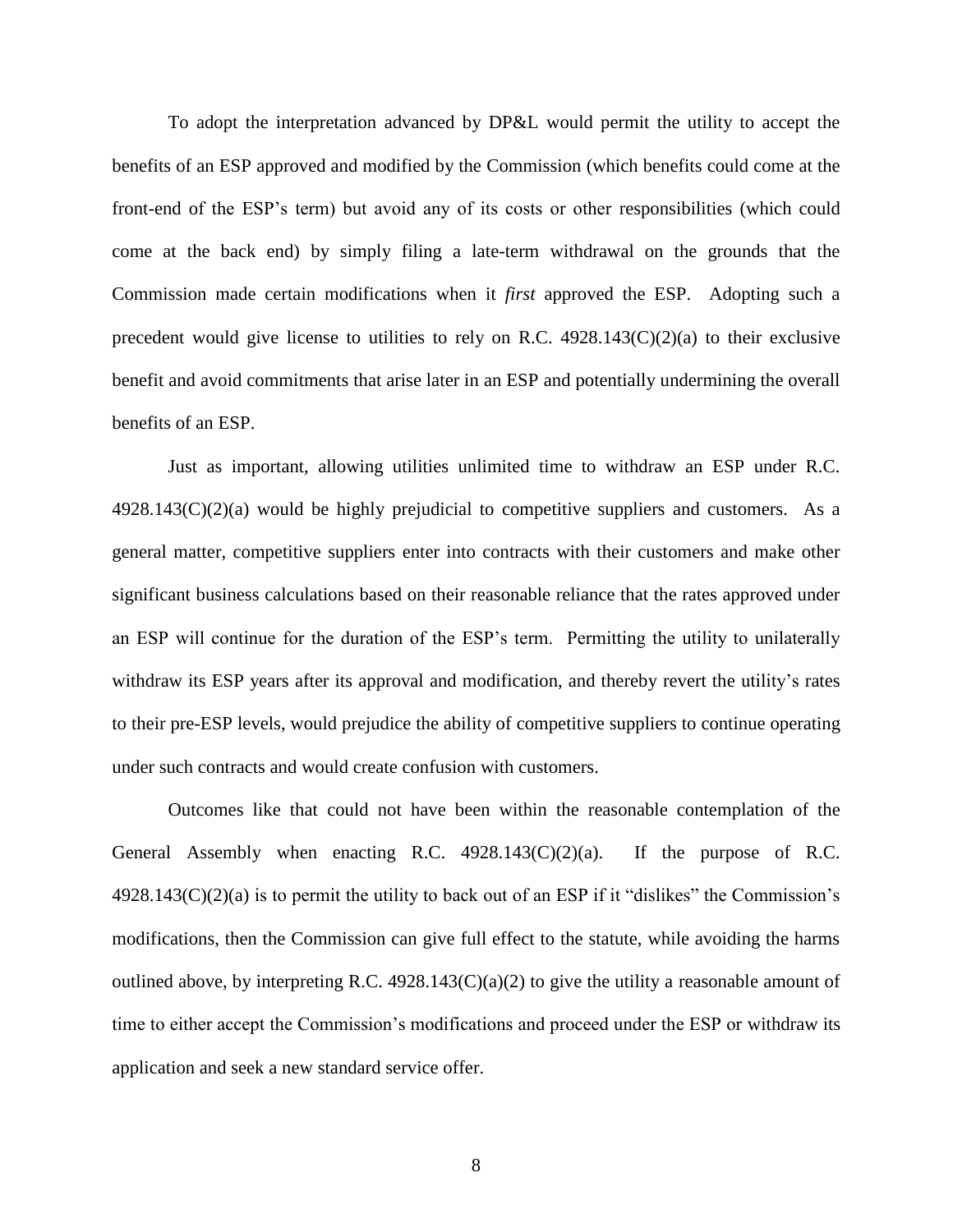Here, DP&L waited for the unreasonably long period of almost three years after the approval and modification of ESP II in September of 2013 before petitioning the Commission for a withdrawal.<sup>10</sup> For reasons discussed above, it should not be permitted to do so and its three motions should be denied.

### **B. DP&L's Motions to Revert to its 2013 Rates Should Be Denied.**

DP&L contends that by virtue of the June 20, 2016 Supreme Court Decision and certain provisions of Revised Code Chapter 4928, the Commission is required to implement the utility's 2013 Rates. DP&L misconstrues the applicable law and these two motions should be denied.

## **1. DP&L's current rates should remain in effect until the Commission issues an order consistent with the June 20, 2016 Supreme Court Decision.**

DP&L correctly acknowledges the relevance of the Court's decision in *Cleveland Elec.* 

*Illuminating Co. v. Pub. Util. Comm*., 46 Ohio St.2d 105 (1976) (the "*CEIC Case*"). In that case,

the Supreme Court of Ohio addressed the consequence of reversing and remanding a Commission decision that had approved a utility's rates. The Court held that its decision "does not reinstate the rates in effect before the commission's order or replace that rate schedule as a matter of law, but is a mandate to the commission to issue a new order."<sup>11</sup> Therefore, the "rate" schedule filed with the commission [i.e., the rate schedule that the Court had determined was unlawful] remains in effect until the commission executes this court's mandate by an appropriate order<sup>"12</sup>

<sup>&</sup>lt;sup>10</sup> Moreover, RESA notes that DP&L has ignored the requirements of R.C. 4909.18 which require a public utility to file an application with the Commission to "establish any rate, joint rate, toll, classification, charge, or rental, or to modify, amend, change, increase, or reduce any existing rate, joint rate, toll, classification, charge, or rental, or any regulation or practice affecting the same[.]" Instead, DP&L has filed a notice of proposed tariffs in Case No. 08- 1094-EL-SSO et al.

<sup>&</sup>lt;sup>11</sup>The *CEIC Case*, at paragraph two of the Syllabus.

 $^{12}$  *Id.* at 116-117.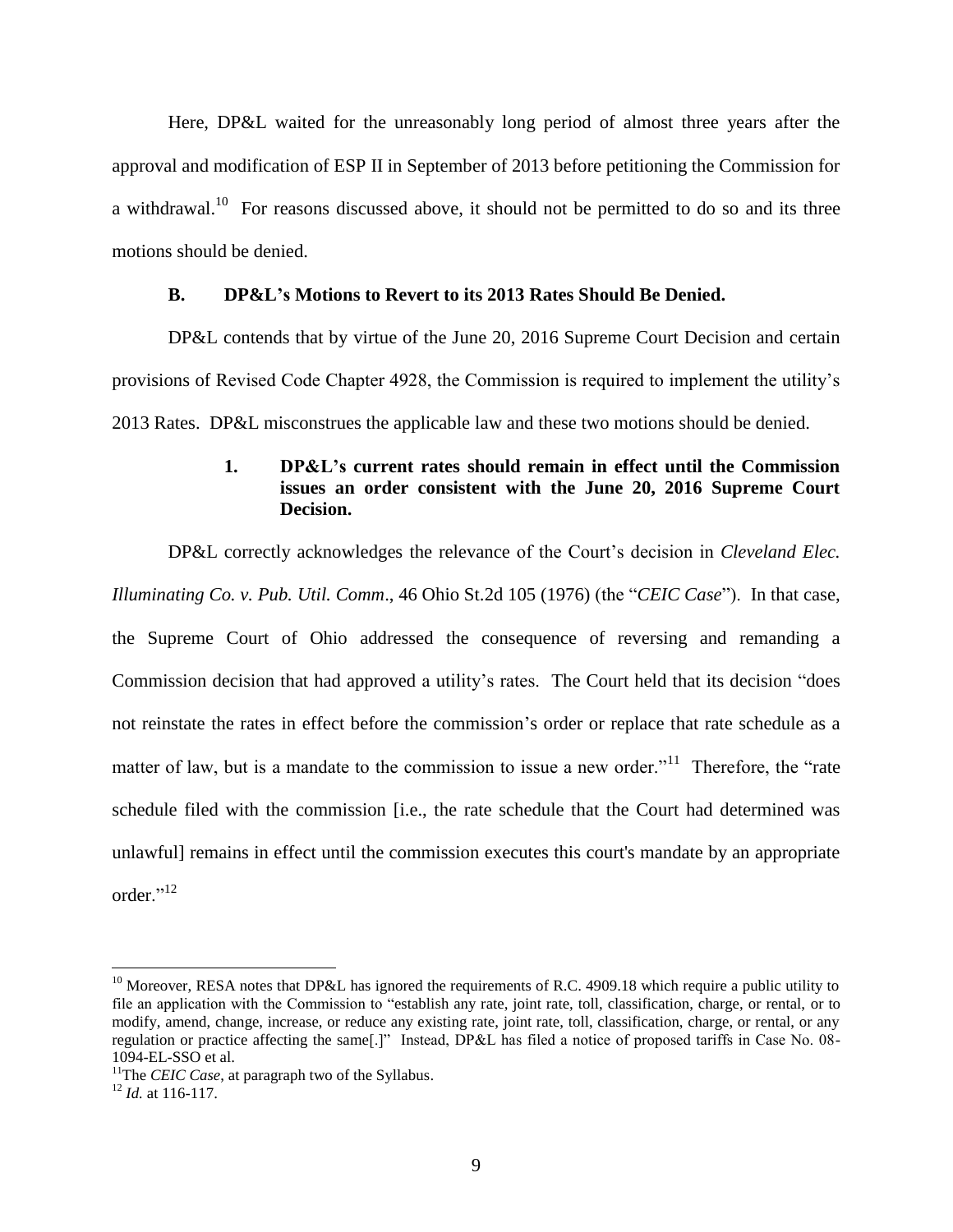The Current Rates adopted under DP&L's ESP II constitute the "rate schedule filed with the commission." Therefore, the *CEIC Case* provides that the Current Rates are to remain in effect until the Commission issues a subsequent order executing the June 20, 2016 Supreme Court Decision. Conversely, the *CEIC Case* does not require the Commission to implement the 2013 Rates, as DP&L claims.

## **2. Revised Code Chapter 4928 does not require the Commission to revert to DP&L's 2013 Rates.**

DP&L also cites several provisions of Revised Code Chapter 4928 allegedly to advance its claim that the Commission is required to implement the 2013 Rates. None of these provisions are availing to DP&L.

First, DP&L cites R.C. 4928.143(C)(2)(b), which provides that:

If the utility terminates an application pursuant to division  $(C)(2)(a)$  of this section or if the commission disapproves an application under division  $(C)(1)$  of this section, the commission shall issue such order as is necessary to continue the provisions, terms, and conditions of the utility's most recent standard service offer, along with any expected increases or decreases in fuel costs from those contained in that offer, until a subsequent offer is authorized pursuant to this section or section 4928.142 of the Revised Code, respectively.

This provision is triggered upon a termination of an ESP pursuant to its withdrawal under

R.C. 4928.143(C)(2)(a). But for the reasons discussed above, DP&L should not be permitted to withdraw its ESP almost three years after the Commission's ESP II Decision. Therefore, R.C. 4928.143(C)(2)(b) does not apply.

Next, DP&L cites R.C. 4928.141(A), which states, in relevant part, that "[o]nly a standard service offer authorized in accordance with section 4928.142 or 4928.143 of the Revised Code, shall serve as the utility's standard service offer for the purpose of compliance with this section; and that standard service offer shall serve as the utility's default standard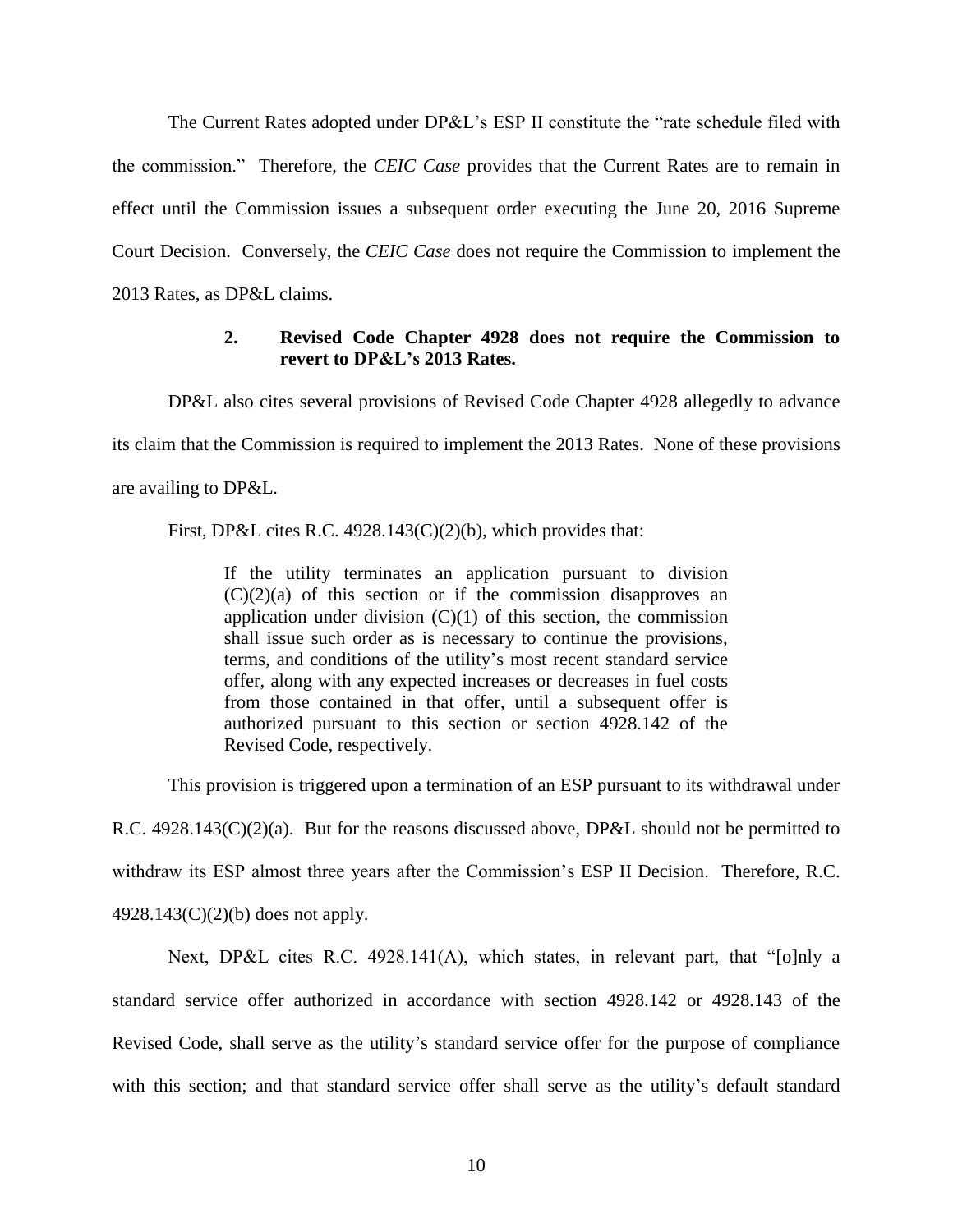service offer for the purpose of section 4928.14 of the Revised Code." This provision similarly does not require the Commission to reinstate the 2013 Rates. As made clear by the *CEIC Case* until the Commission issues an order consistent with the Supreme Court's June 20, 2016 Decision, the Current Rates, being the rates approved by the Commission in connection with DP&L's ESP II, remain in effect. Those rates will continue to "serve as the utility's standard service offer" for purposes of R.C. 4928.141(A).

Finally, DP&L points to R.C. 4905.32, which states that: "[n]o public utility shall charge, demand, exact, receive, or collect a different rate, rental, toll, or charge for any service rendered, or to be rendered, than that applicable to such service as specified in its schedule filed with the public utilities commission which is in effect at the time." But as discussed above, until the Commission issues an order executing the Supreme Court's June 20, 2016 Decision, the Current Rates serves as the rates that are "in effect at the time." Nothing in R.C. 4905.32 requires the Commission to revert to the 2013 Rates.

#### **C. The Commission Should Ensure Market Certainty.**

Regardless of how the Commission resolves the Supreme Court's June 20, 2016 Decision, it should protect and ensure certainty in the competitive retail marketplace. Taking DP&L's motions to implement rates on their face (which request a return to 2013 Rates), DP&L's request will upset and negatively interfere with existing customer contracts, existing prices and customer relationships. The Commission can avoid these negative impacts to the competitive retail marketplace and the market participants by maintaining certainty as to customer pricing and to cost components, such as transmission, in any order the Commission issues in the matters at bar.

Moreover, the Commission should confirm that its non-rate-related rulings and its directives to DP&L in the ESP II remain in place. For example, the Commission's Second Entry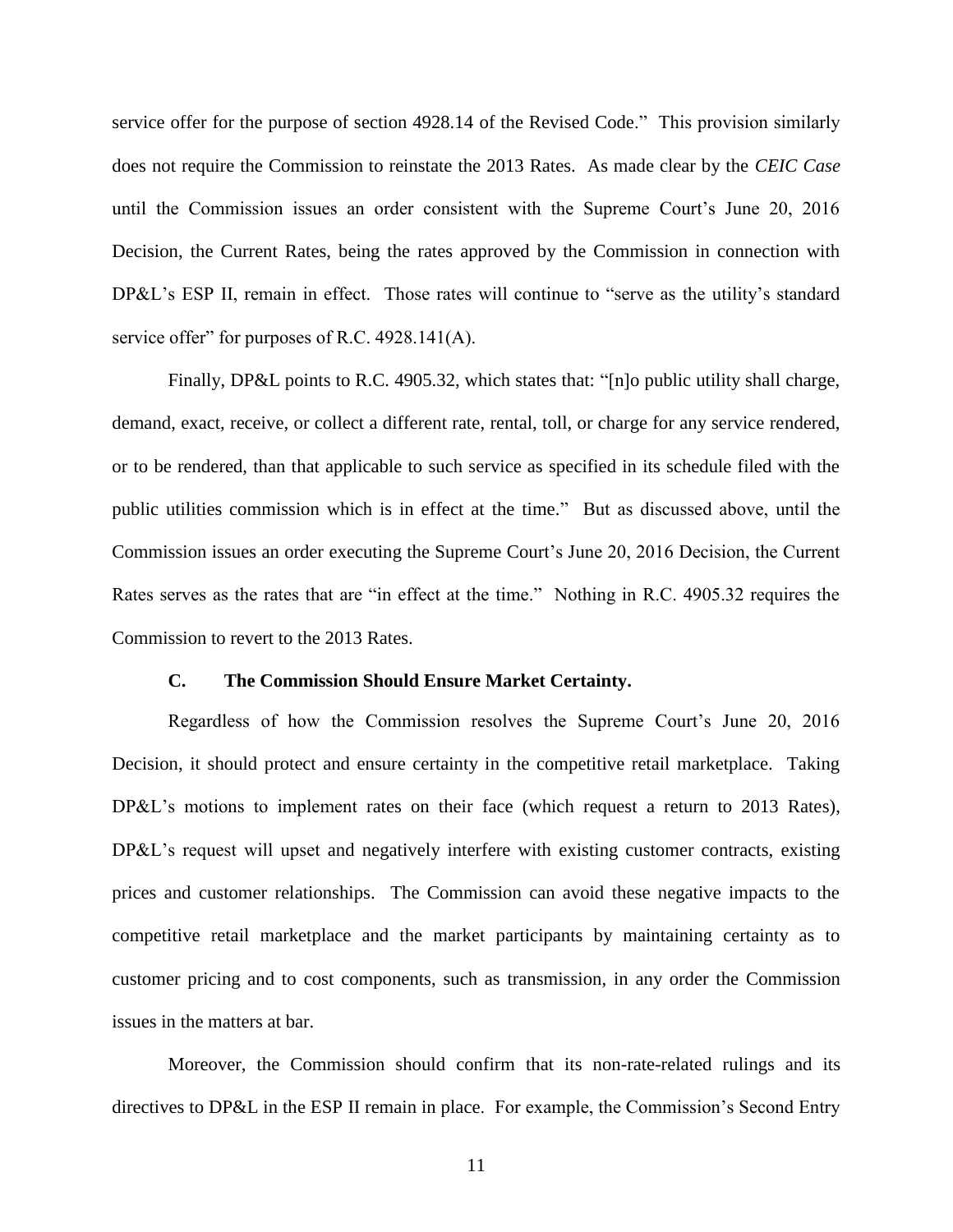on Rehearing directed DP&L to "divest all of its generation assets by no later than January 1, 2016."<sup>13</sup> The same entry directed DP&L to procure, "through the CBP auction process, 100 tranches of a full-requirements product for a term that is not less than quarterly or more than annually until a subsequent SSO is authorized" if a subsequent SSO is not authorized by April 1, 2017.<sup>14</sup> By confirming its non-rate-related rulings and directives, the Commission will further ensure certainty in the competitive retail marketplace.

## **IV. CONCLUSION**

DP&L's three motions on their face ask this Commission to allow it to withdraw its ESP II over two and a half years into the term of the ESP II and reinstate its 2013 Rates. The Commission should not grant these motions because to do so would set a dangerous precedent that the Commission will never escape. Instead, the Commission should take the opportunity in any action its takes in these proceedings to protect and ensure certainty in the competitive retail marketplace.

Respectfully Submitted,

/s/ Michael J. Settineri Michael J. Settineri (0073369), Counsel of Record Gretchen L. Petrucci (0046608) Ilya Batikov (0087968) Vorys, Sater, Seymour and Pease LLP 52 E. Gay Street Columbus, OH 43215 614-464-5462 [mjsettineri@vorys.com](mailto:mjsettineri@vorys.com) [glpetrucci@vorys.com](mailto:glpetrucci@vorys.com) ibatikov@vorys.com *Counsel for the Retail Energy Supply Association*

 $13$  Second Entry on Rehearing,  $\P$ 27.

<sup>14</sup> *Id.*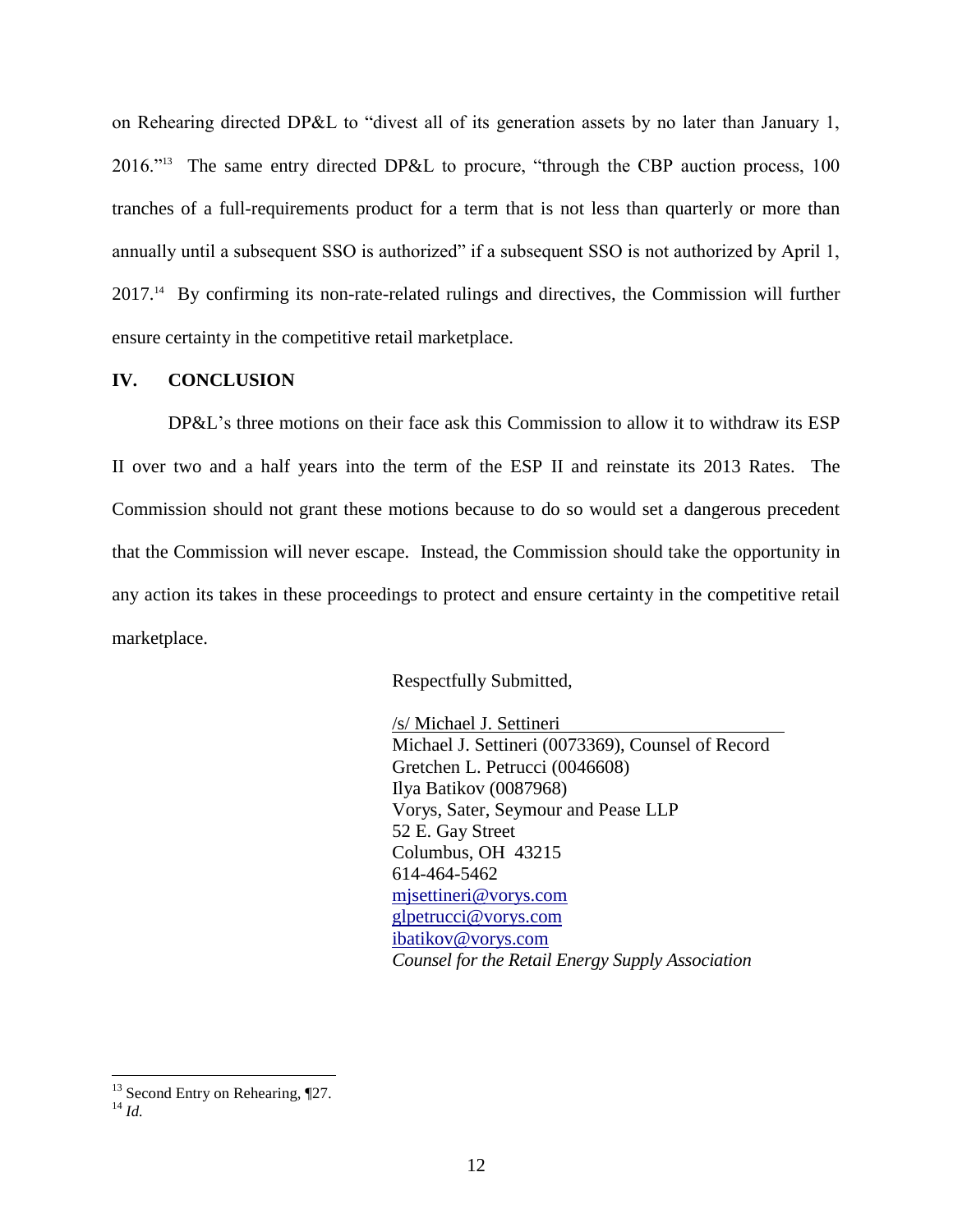#### **CERTIFICATE OF SERVICE**

The Public Utilities Commission of Ohio's e-filing system will electronically serve notice of the filing of this document on the parties referenced in the service list of the docket cards who have electronically subscribed to these cases. In addition, the undersigned certifies that a courtesy copy of the foregoing document is also being served upon the persons below via electronic mail this 11th day of August, 2016.

> /s/ Michael J. Settineri Michael J. Settineri

[Thomas.mcnamee@ohioattorneygeneral.gov](mailto:Thomas.mcnamee@ohioattorneygeneral.gov) Werner.margard@ohioattorneygeneral.gov [haydenm@firstenergycorp.com](mailto:haydenm@firstenergycorp.com) [cmooney@ohiopartners.or](mailto:cmooney@ohiopartners.o)g [jlang@calfee.com](mailto:jlang@calfee.com) [talexander@calfee.com](mailto:talexander@calfee.com) [mswhite@igsenergy.com](mailto:mswhite@igsenergy.com) [Randall.Griffin@dplinc.com](mailto:Randall.Griffin@dplinc.com) [judi.sobecki@dplinc.com](mailto:judi.sobecki@dplinc.com) [dboehm@BKLlawfirm.com](mailto:dboehm@BKLlawfirm.com) [mkurtz@BKLlawfirm.com](mailto:mkurtz@BKLlawfirm.com) [jkyler@BKLlawfirm.com](mailto:jkyler@BKLlawfirm.com) [dborchers@bricker.com](mailto:dborchers@bricker.com) [mwarnock@bricker.com](mailto:mwarnock@bricker.com) [amy.spiller@duke-energy.com](mailto:amy.spiller@duke-energy.com) [jeanne.kingery@duke-energy.com](mailto:jeanne.kingery@duke-energy.com) [whitt@whitt-sturtevant.com](mailto:whitt@whitt-sturtevant.com) [Campbell@whitt-sturtevant.com](mailto:Campbell@whitt-sturtevant.com) [glover@whitt-sturtevant.com](mailto:glover@whitt-sturtevant.com) [Philip.sineneng@thompsonhine.com](mailto:Philip.sineneng@thompsonhine.com) [cfaruki@ficlaw.com](mailto:cfaruki@ficlaw.com) [jsharkey@ficlaw.com](mailto:jsharkey@ficlaw.com) [bmcmahon@emh-law.com](mailto:bmcmahon@emh-law.com) [bill.wells@wpafb.af.mil](mailto:bill.wells@wpafb.af.mil) [maureen.willis@occ.ohio.g](mailto:yost@occ.state.oh.us)ov [terry.etter@occ.ohio.gov](mailto:terry.etter@occ.ohio.gov) [ejacobs@able.law.org](mailto:ejacobs@able.law.org)

[mchristensen@columbuslaw.org](mailto:mchristensen@columbuslaw.org) [sam@mwncmh.com](mailto:sam@mwncmh.com) [fdarr@mwncmh.com](mailto:fdarr@mwncmh.com) [mpritchard@mwncmh.com](mailto:mpritchard@mwncmh.com) [jejadwin@aep.com](mailto:jejadwin@aep.com) [rbrundrett@ohiomfg.com](mailto:rbrundrett@ohiomfg.com) [mjsatterwhite@aep.com](mailto:mjsatterwhite@aep.com) [stnourse@aep.com](mailto:stnourse@aep.com) [Trent@theoec.org](mailto:Trent@theoec.org) [gpoulos@enernoc.com](mailto:gpoulos@enernoc.com) [ricks@ohanet.org](mailto:ricks@ohanet.org) [david.fein@constellation.com](mailto:david.fein@constellation.com) [Cynthia.brady@constellation.com](mailto:Cynthia.brady@constellation.com) [Sandy.grace@exeloncorp.com](mailto:Sandy.grace@exeloncorp.com) [dstahl@eimerstahl.com](mailto:dstahl@eimerstahl.com) [Tony\\_long@ham.honda.com](mailto:Tony_long@ham.honda.com) [chris.thompson.2@tyndall.af.mil](mailto:chris.thompson.2@tyndall.af.mil) [elizabeth.watts@duke-energy.com](mailto:elizabeth.watts@duke-energy.com) [rocco.dascenzo@duke-energy.com](mailto:rocco.dascenzo@duke-energy.com) [bojko@carpenterlipps.com](mailto:bojko@carpenterlipps.com) [Sechler@carpenterlipps.com](mailto:Sechler@carpenterlipps.com) [orourke@carpenterlipps.com](mailto:orourke@carpenterlipps.com) [mjsettineri@vorys.com](mailto:mjsettineri@vorys.com) [glpetrucci@vorys.com](mailto:glpetrucci@vorys.com) [ibatikov@vorys.com](mailto:ibatikov@vorys.com)